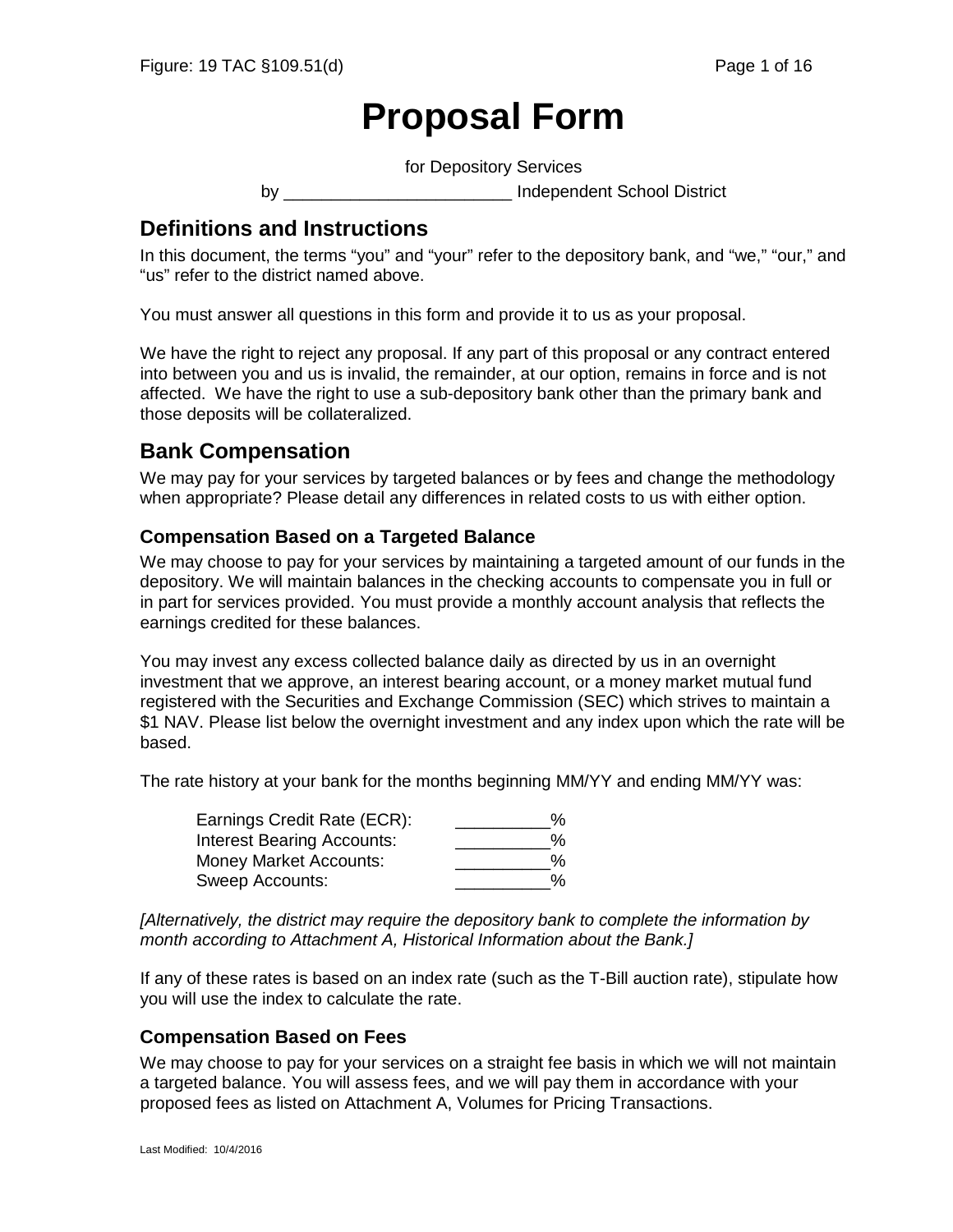# **District Investments**

We reserve the right to purchase, sell, and invest our funds and funds under our control, including bond funds, as authorized by the Texas Government Code, Chapter 2256, Public Funds Investment Act, and in compliance with our investment policy, a copy of which is attached as Attachment C *[alternatively, the district may provide the link to the investment policy on the district's website]*.

*[The district chooses to insert language of Option A or Option B]*

#### Option A

We may choose to invest in time deposits at the depository, but all investments including certificates of deposit are bid competitively at the time of purchase.

#### Option B

We may choose to invest in time deposits at the depository. You will pay interest on our funds placed in time deposits with maturities we chose. The interest rate spread on the deposits should be indicated as above, below, or equal to the "asked" yield on the comparable maturity T-Bill of the proposed time deposit being purchased as reported in an independent, financial source.

Single Maturity Time Deposits of more than \$100,000:

| Maturity                                                                                 | Basis point spread over $(+)$ or under $(-)$   |  |
|------------------------------------------------------------------------------------------|------------------------------------------------|--|
|                                                                                          | T-Bill "asked" yield [District-specified rate] |  |
| $7 - 29$ Days<br>$30 - 59$ Days<br>$60 - 89$ Days<br>$90 - 179$ Days<br>$180 - 364$ Days |                                                |  |
| 365 Days or More                                                                         |                                                |  |

# **Collateral**

# **Collateral Conditions**

You must provide collateral equal to 102 percent of all our time and demand deposits plus accrued interest minus applicable Federal Deposit Insurance Corporation (FDIC) coverage. Collateral will be pledged to us and held in an independent safekeeping institution by a custodian or permitted institution as specified by the Texas Government Code, Chapter 2257, Public Funds Collateral Act. You will be liable for monitoring and maintaining the collateral and the required margin at all times and will provide an original safekeeping notice and a monthly report of the collateral including at least the security description, par amount, cusip, and market value.

You and we must execute a collateral agreement in accordance with the Financial Institutions Reform, Recovery, and Enforcement Act of 1989 (FIRREA). Provide a sample collateral agreement as Attachment D, Sample Collateral Agreement.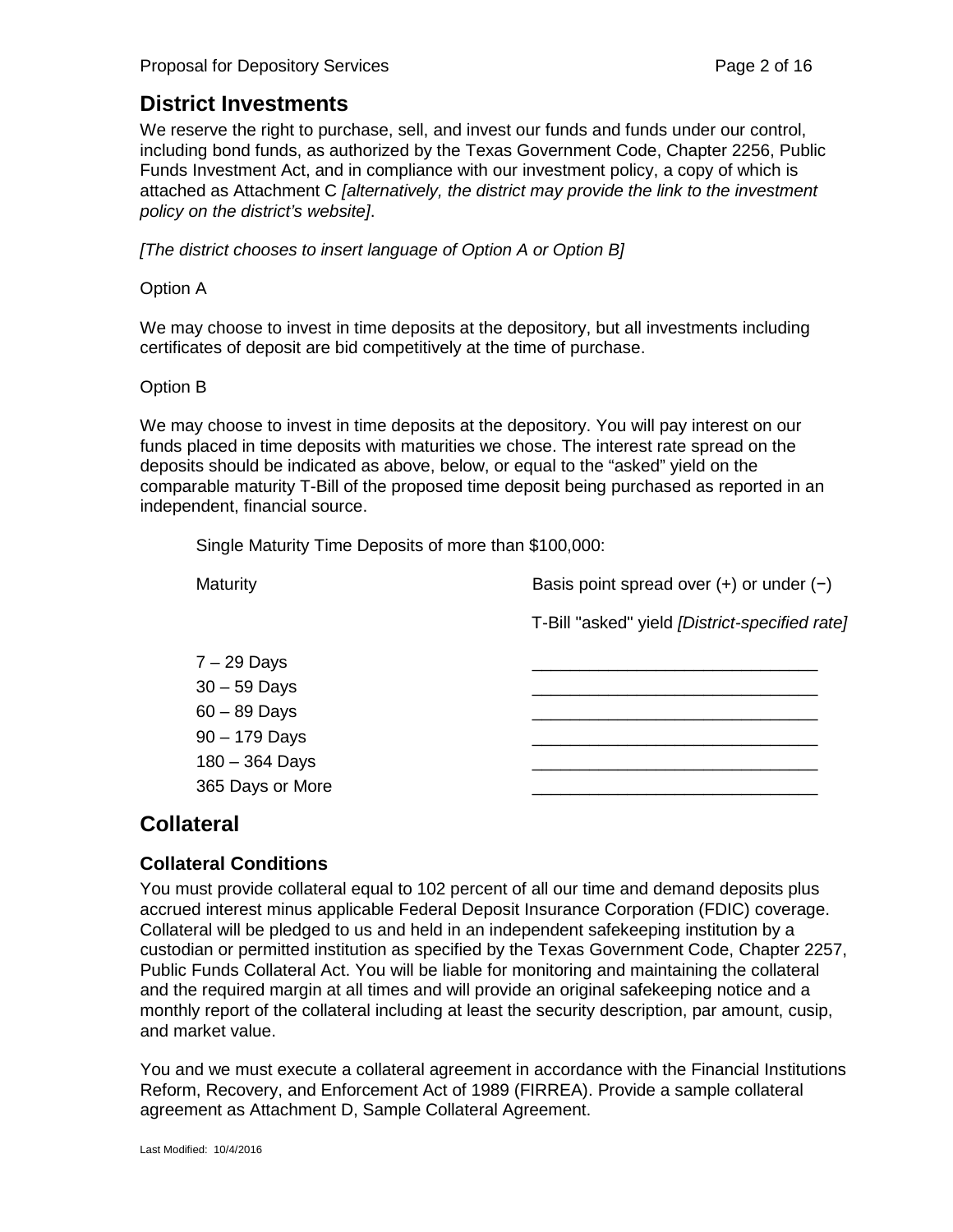We estimate our maximum anticipated collateral requirement to be \$

If voluntary collateral pooling is legislated during the period of this contract, you and we may consider it and agree to use it under this contract.

#### **Eligible Collateral**

We will accept only approved securities as specified by the TEC, §45.201, as pledged collateral, voluntary pooled collateral (if available) or a Federal Home Loan Bank Letter of Credit.

*[Alternatively, the district may require specific collateral in accordance with its investment policy. In that case, the district would refer to its investment policy and use the following paragraph instead:*

We will accept only the following as pledged collateral in accordance with our investment policy (see Attachment C, District Investment Policy):

*The district lists items here.]* 

# **Banking Services Fees**

Based on the services we require from you, complete the proposed fee schedule, Attachment A, Volumes for Pricing Transactions. All fees which may be charged to supply the services must be included or will not be eligible under the contract. We and you reserve the right to mutually agree upon any change of contract terms or pricing during the contract extension periods.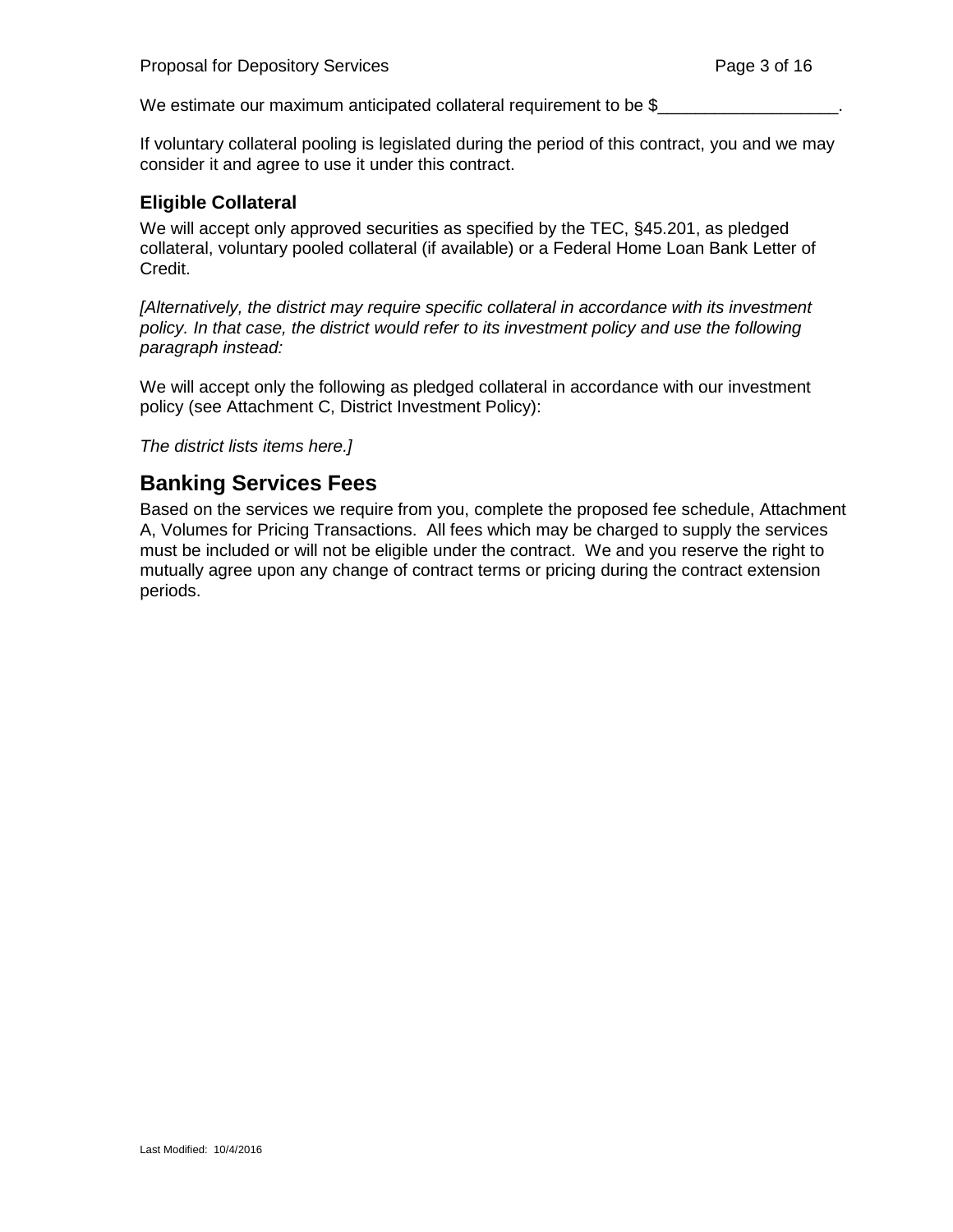# **Depository Information**

Please answer the following questions about your depository bank.

- 1. State the full name and address of the depository and any parent holding company. List all branch locations within our boundary.
- 2. Provide the annual audited financial statement for the most current fiscal year. This may be in printed form, but we prefer an electronic link to the website. Members of your holding companies must include corporate annual financial statements and your individual call report for the most recent operating quarter. Audited financial statements are required each year of the contract.
- 3. State your rating from an independent depository rating agency or, if that rating is not available, the rating on your senior and subordinate debt. You must inform us of any change in this rating during the period of the contract within a reasonable period.
- 4. Contact Information

To ensure smooth communication and continuation of services, you must assign a specific account executive and a backup to our account to coordinate services and help solve any problem encountered.

a. Designate a depository officer as a primary contact with us.

| Name<br><u> 1980 - John Stone, Amerikaansk politiker (* 1901)</u> |  |
|-------------------------------------------------------------------|--|
|                                                                   |  |
|                                                                   |  |
|                                                                   |  |
|                                                                   |  |

b. Designate a depository representative as a backup contact with us.

| Name                         |  |                                                      |  |
|------------------------------|--|------------------------------------------------------|--|
|                              |  | Title __________________________________             |  |
|                              |  |                                                      |  |
| Fax # ______________________ |  |                                                      |  |
|                              |  | Email <b>Executive Communist Communist Communist</b> |  |

- c. If the primary and backup contacts are not available, how do we contact someone in an emergency? After hours?
- d. Describe in detail how you handle problem resolution, customer service, day-to-day contact, and ongoing maintenance for governmental clients. Please be specific about exactly whom we will be calling and working with for the situations described above.
- 5. List references from at least three of your current, comparable governmental clients. Include the length of time under contract and a client contact, title, and telephone number.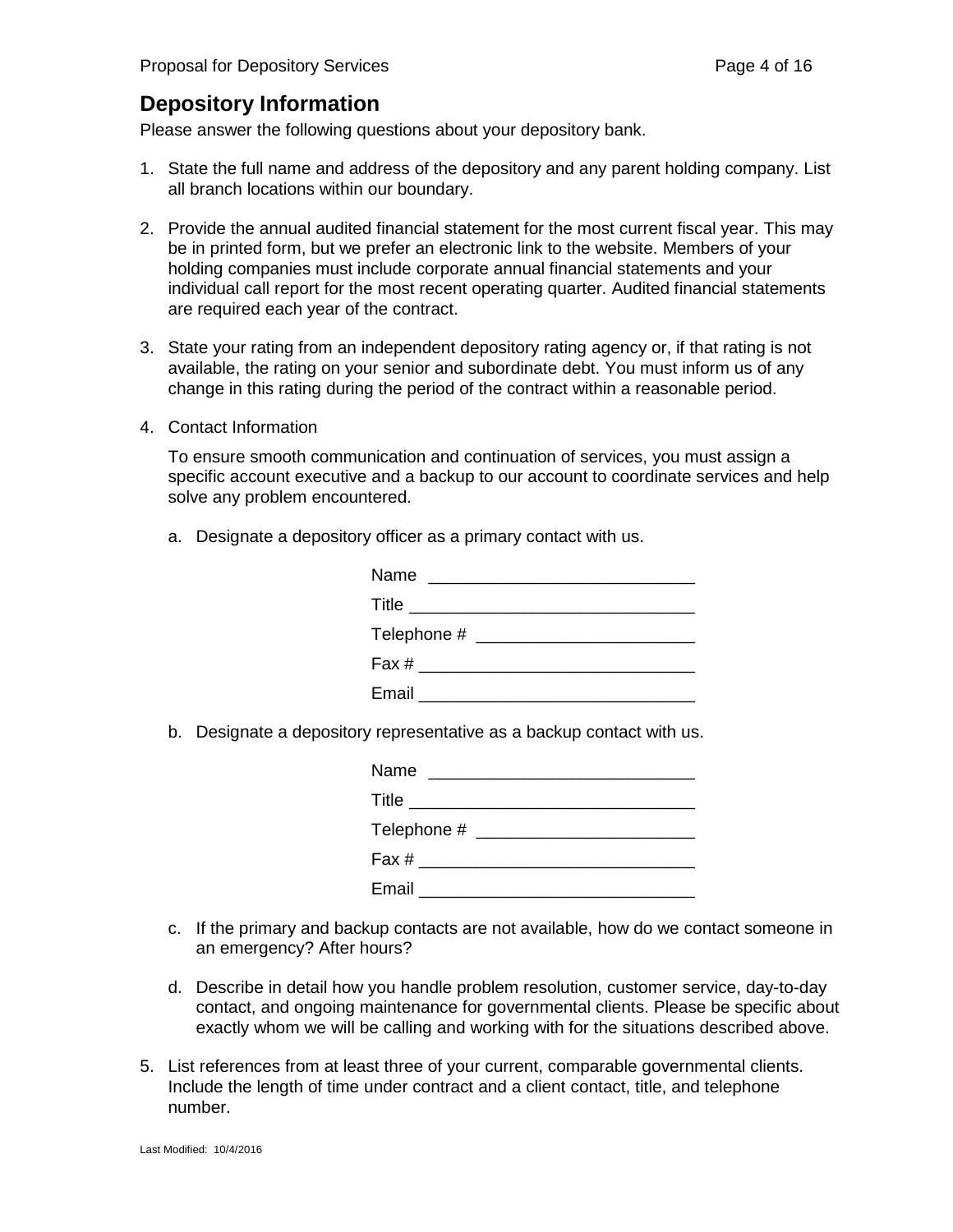Proposal for Depository Services **Proposal for Depository Services** Page 5 of 16

- 6. Based on the services we require, please provide a proposed timeline for implementing the contract; include the timeline activities and direct responsibilities of both our district and your depository bank during implementation.
- 7. Provide a copy of all agreements (including those not directly referenced in this proposal) that will be required under the contract.
- 8. If we award the contract to you, you must review our then-current district investment policy and certify in writing to that review in accordance with the Public Funds Investment Act verifying that you have sufficient controls in place to avoid transactions not authorized by the policy. *[The district specifies one:* We have attached our investment policy to this proposal notice. *or* We have provided a link to our investment policy on our website.*]*
- 9. We may conduct a preaward interview on-site at your deposition bank before awarding the contract. Please provide us with a contact name for arranging the preaward interview.
- 10. Are you offering any transition or retention incentive to us? If so, please describe it in detail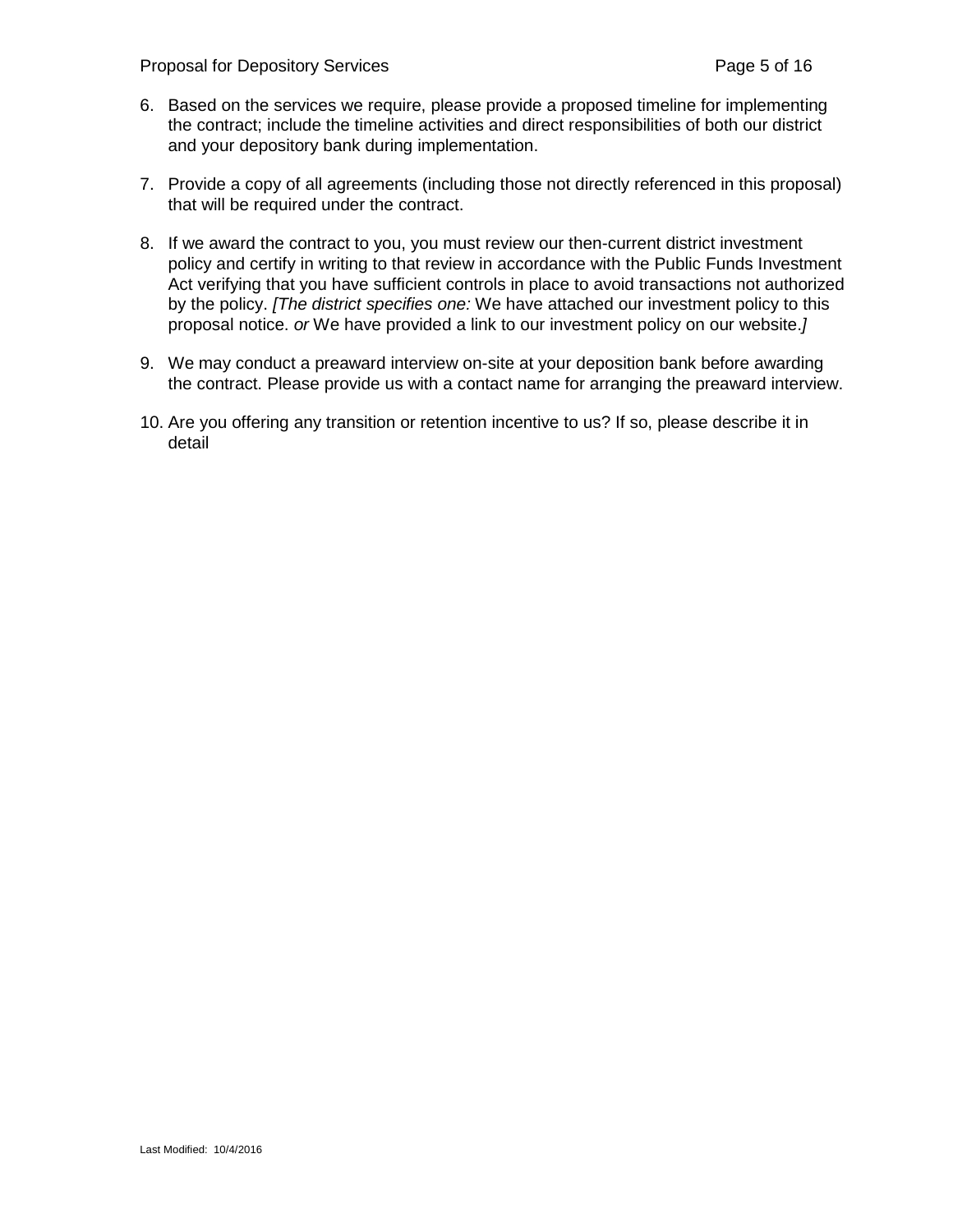# **Banking Services**

## **1. Consolidated Account Structure with Sweep Mechanism**

We are interested in earning at then-current interest rates available at all times. We want the option to use an automated, daily sweep to a money market mutual fund or depository alternative account (if competitive) to reach our full investment goal. *[District option:* We will not accept a repurchase agreement or offshore investments as a sweep investment vehicle.*]*

Our current account structure is listed as Attachment B, District's Current Account Structure. We do not guarantee that we will maintain the balances or structure at these same levels.

You must clearly describe your most cost-effective account structure (interest bearing accounts, zero balance accounts [ZBAs], or sweep, etc.).

- a. Fully describe the proposed account structure. Would a sweep be from a master account with ZBAs or directly swept from the individual accounts? Is interest distributed at the account level?
- b. State the average interest rate on the recommended alternative structure for the past 12 months.
- c. If an SEC-registered money market fund is used for the sweep proposal, provide the full name and a copy of the prospectus. It must strive to maintain a \$1 NAV.
- d. Interest earned on interest bearing accounts must **not** be charged as an expense on the account analysis. Confirm acceptance of this condition.

We may be required or may desire to open additional accounts, close accounts, or change account types during the contract period. If this occurs, the new accounts and services must be charged at the same contracted amount or, if unanticipated, at not more than published rates.

# **2. Automated Cash Management Information**

We are interested in automated balance and detail information and online retention. Minimum automated services must include the following *[The district specifies the requirements.]*:

- prior-day summary and detail balance reporting on all accounts
- intraday detail and summary balances (on local main and payroll accounts)
- initiation and monitoring of stop payments
- positive pay exception transactions
- initiation and monitoring of internal and wire transfers
- image access
- controlled disbursement presentment totals [optional]
	- a. Fully describe your online service. **List** the system capabilities (for example, balance reporting, wires, positive pay, stop payment, etc.).
	- b. What is your backup process to report balances and transactions in case the system is not available?
	- c. When is daily balance information available?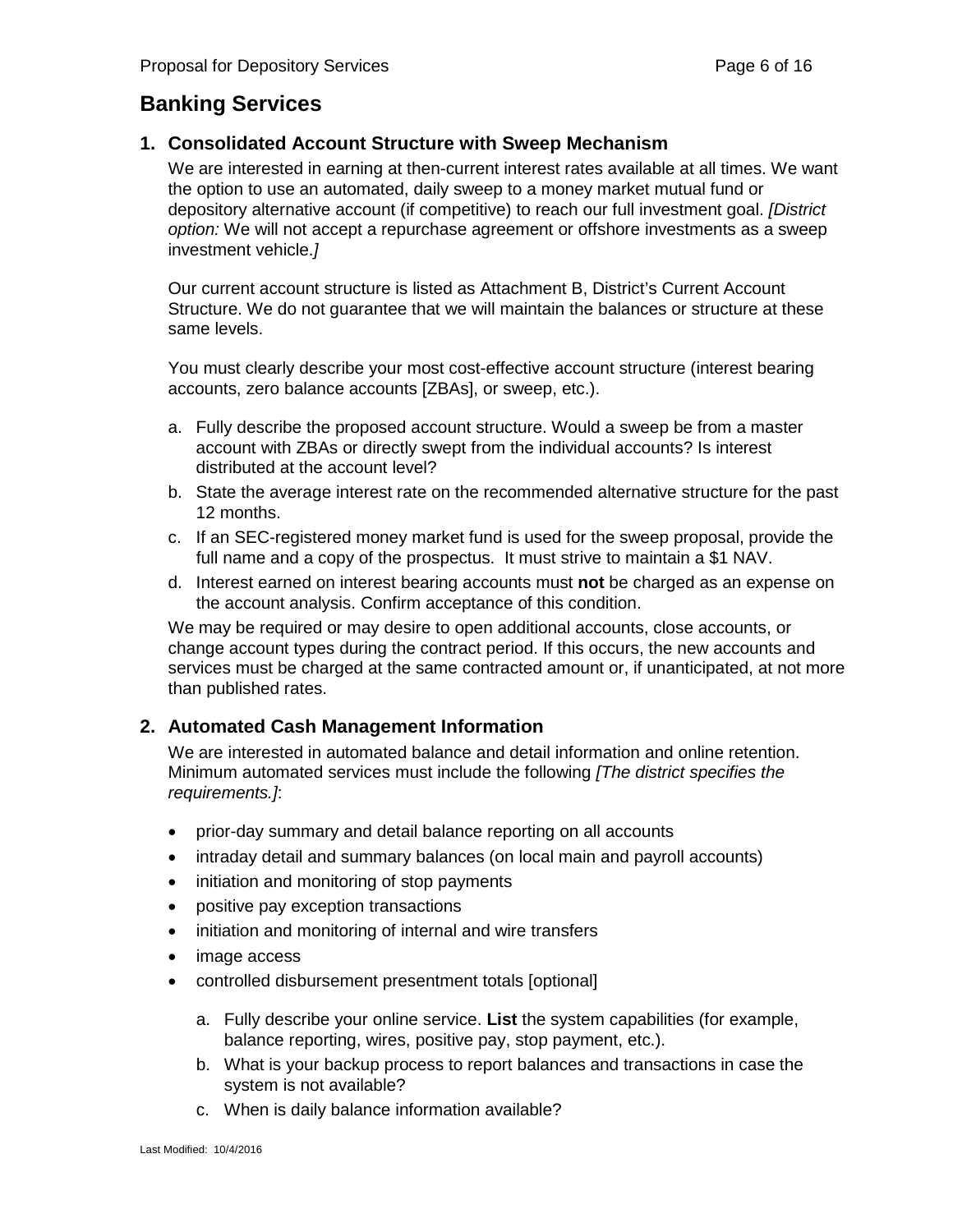- d. Submit samples of major screens available, or provide web link access to a demonstration module.
- e. How is an individual security sign-on assigned, and who maintains the security module? How many levels of security are available?
- f. [Optional] With regard to controlled disbursements:
	- What is the cutoff time for disbursements?
	- What Federal Reserve location do these accounts clear through?
	- How do we have access to this information?

#### **3. Deposit Services**

We require standard commercial deposit services for all accounts.

We expect all deposited checks to clear based on your current published availability schedule, but please note any options for expedited availability in your proposal. For all cleared deposits you receive by your established deadline, you must process them for same-day ledger credit. If you fail to credit our accounts in a timely fashion, you must pay interest to us at the then-current effective federal funds rate.

- a. What is your daily cutoff time to ensure same-day ledger credit?
- b. Describe how and when you send credit and debit advices to us.
- c. What type of deposit bags do you use or require? Are these available from you?
- d. In what city does item processing occur?

#### **Remote Deposit**

We are interested in II establishing or using remote check deposit for a few high-volume locations during the contract period. These deposits include both consumer and commercial checks.

- e. What are your current capabilities in remote check deposit? Describe how checks are processed and cleared. Please state the cutoff time for same-day ledger credit.
- f. Give two comparable references with contact information.
- g. Do you produce a daily balancing report? Provide a sample.
- h. What scanner equipment is required to operate the system? Is this equipment available through your depository bank for purchase or lease? Please list the equipment required along with its cost.

#### **4. Standard Disbursing Services**

We are interested in standard disbursing services for designated accounts.

- a. Do you image all paid checks, deposit items and deposit slips?
- b. Are check and deposit images available online? When? Do you provide a monthly compact disc (CD)? If not, are reports downloadable?
- c. How long do you maintain check and deposit images online?
- d. Do you pay all our checks without charge upon presentation?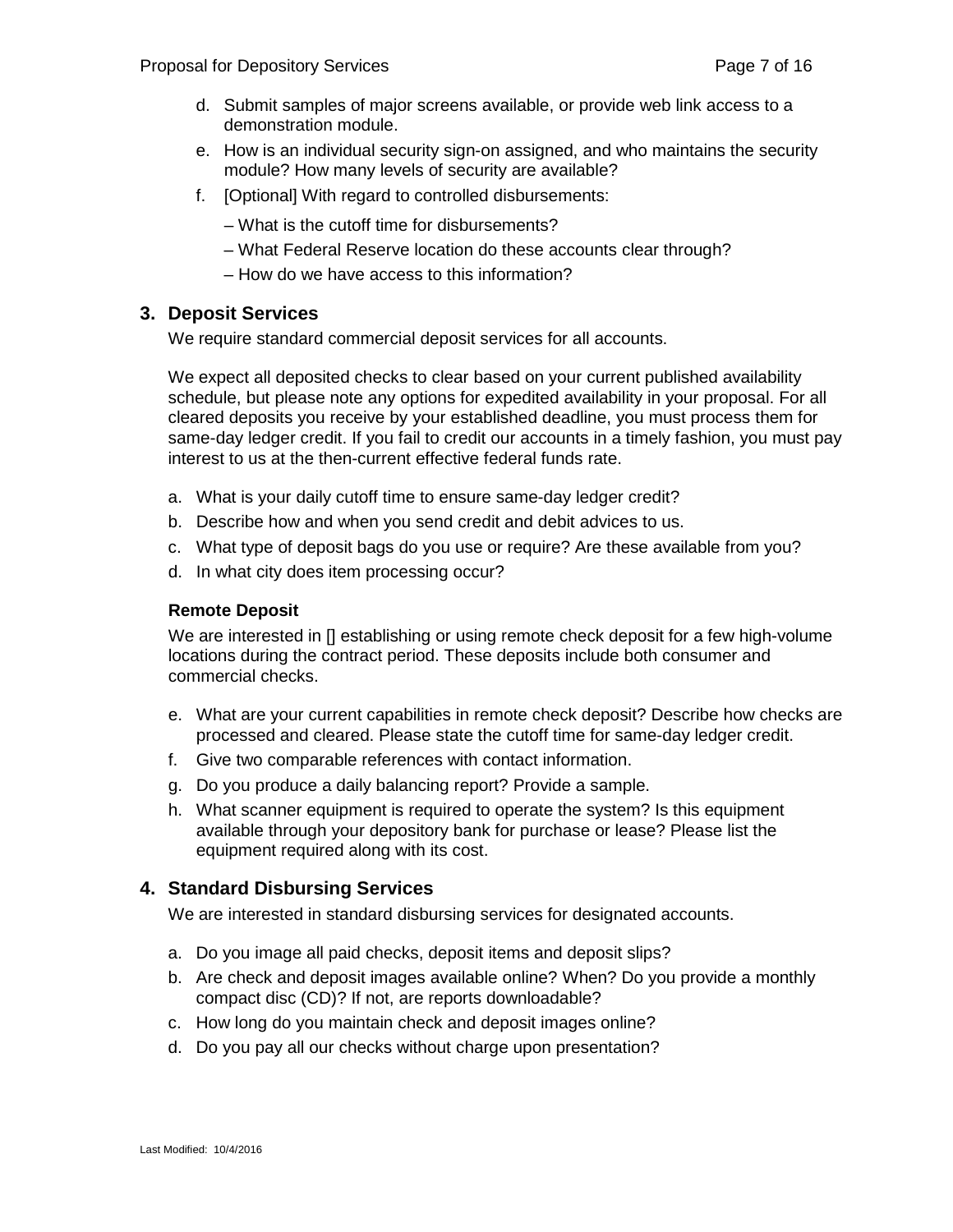## **5. Positive Pay**

We require positive pay services if available at the bank for designated accounts on which checks are written. The positive pay process should be fully automated and web based. We will transmit check information electronically to you on each check run and as we create checks manually.

- a. Describe the data transmission and transfer requirements for automated and manual checks.
- b. Is input available online for manual checks? If it is not available online, how do we transmit information on individual manual checks to you?
- c. How can we change or delete check records, if necessary?
- d. How do you notify us of a positive pay exception?
- e. When do you report exception information to us? When is the deadline for our exception elections? Are images of exceptions available?
- f. Are all checks, including those received by the tellers and vault, verified against the positive pay file before processing? How often do you update teller information?
- g. Do you offer payee positive pay?
- h. Please provide a copy of your file layout format.

## **6. Account Reconciliation**

We anticipate using partial or full reconciliation services on all accounts in concert with positive pay, depending on cost effectiveness.

- a. Describe the partial and full reconciliation processes.
- b. With what format(s) does your system interface? What record formats are required? *[Alternatively, the district can specify its interface format for the depository to determine compatibility.]* How do you send reconciled data to us? When?
- c. Please provide references of customers who use the XX ledger system?
- d. Specify all reporting alternatives.
- e. Are reports available online? How long are reports maintained online? Provide a sample copy of reports.

# **7. Funds Transfer and Wire Services**

Incoming wire transfers must receive immediate same-day collected credit. Wire initiation should be available online. We require that wires be released the same business day if information is provided by the established deadline.

- a. Describe the process of online wire initiation. What backup process is available for the online process in case the system is unavailable?
- b. Is any paper transaction required for transfers or wires as follow-up?
- c. How and when will you notify us of incoming wires? Online? Email?
- d. Is future dating available for both repetitive and non repetitive wires and transfers? How far in advance?
- e. What is the deadline for initiation:
	- by telephone?
	- online?
- f. Are templates and template storage available?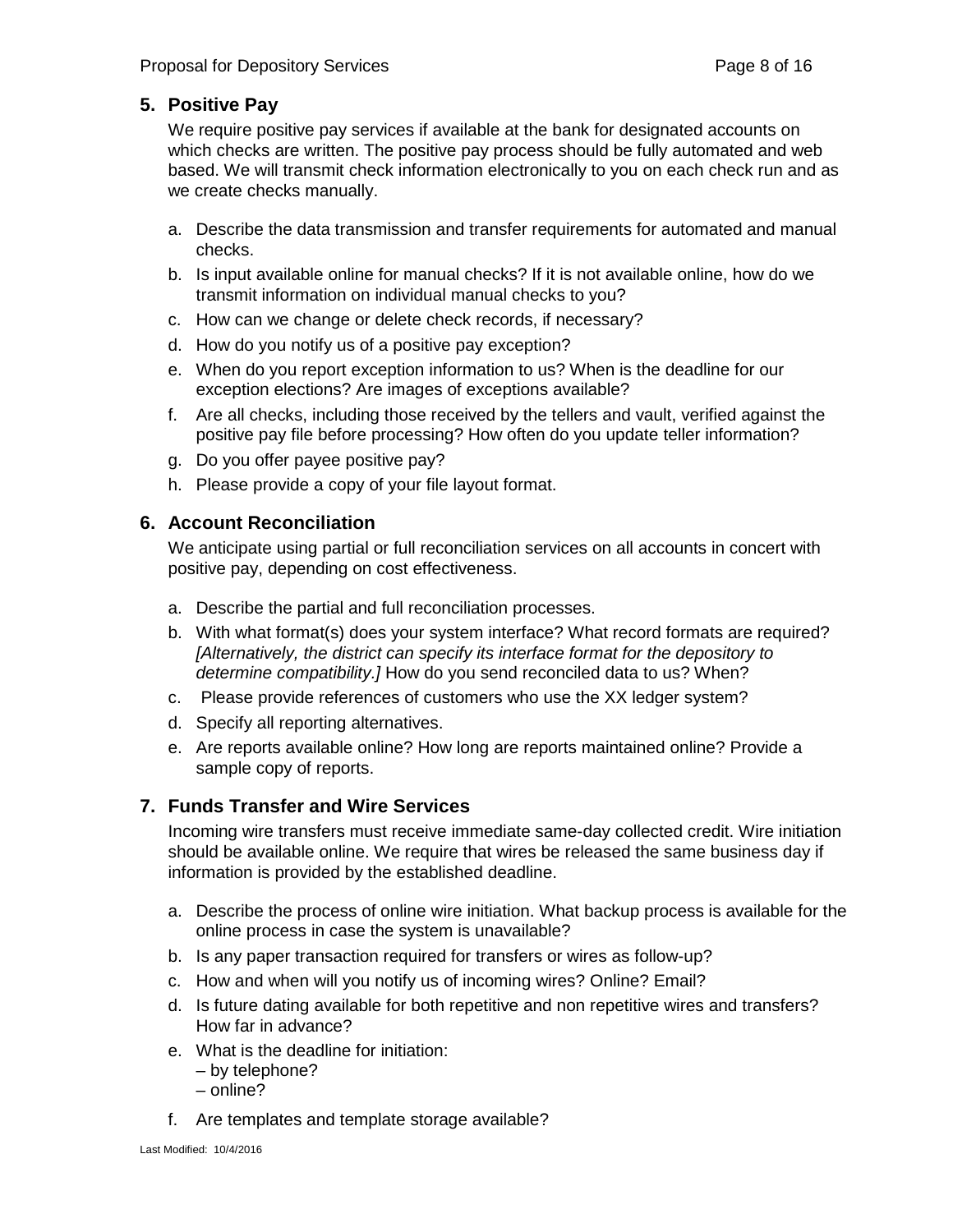#### **8. Optical Imaging**

We desire optical images that are downloadable or on CD on all accounts.

- a. What items and reports are available online (checks, statements, deposit slips, deposited items, etc.)?How long are each available?
- b. What items are captured on the monthly CD, if provided?
- c. When do you make the monthly CD or imaged reports available?
- d. When and for how long are statements and account analyses available online?

#### **9. Automated Clearinghouse (ACH) Services**

We require ACH transactions for payable and receivable transactions. We require a prenotification (pre-note) on all new transactions.

- a. Describe the transmission alternatives for individual ACH transactions. Can we initiate individual ACH transactions online?
- b. What filters and blocks are available on our accounts for ACH transactions?
- c. Are ACH addenda shown in their entirety online and in reports?
- d. What is your policy on pre-notification? Is the pre-note charged as a standard ACH transaction?
- e. What is the deadline for transmission (hour and day) for a payroll to credit employee accounts on a Friday?
- f. Is ACH positive pay available?
- g. Does ACH debit the account on day of initiation or settlement?

#### **10.Safekeeping Services**

We may require you or another eligible offeror to provide book-entry safekeeping services for any securities we own. We will make all our investments and transmit instructions for clearing and safekeeping to you in writing or electronically.

All securities must be cleared on a **delivery versus payment (DVP)** basis. Ownership must be documented by original clearing confirmations, and safekeeping of receipts must be provided within one business day of the transaction. Funds for investments must be drawn from our designated demand deposit account. All principal and interest payments, coupon payments, and maturities must receive automated same-day collected credit on our designated account without requiring any additional action by us.

If you use a correspondent bank for safekeeping our securities, the transactions must be handled through your systems and must not require additional interaction by us with the correspondent bank. No delay in transactions, wires, or flow of funds is acceptable under a correspondent relationship.

- a. Are you a member of either the Federal Reserve or a Federal Home Loan Bank? If not, name the correspondent depository you would use for clearing and safekeeping. Describe any safekeeping arrangement proposed with a correspondent depository including processing requirements by us.
- b. Are security transactions available online for either originating or monitoring?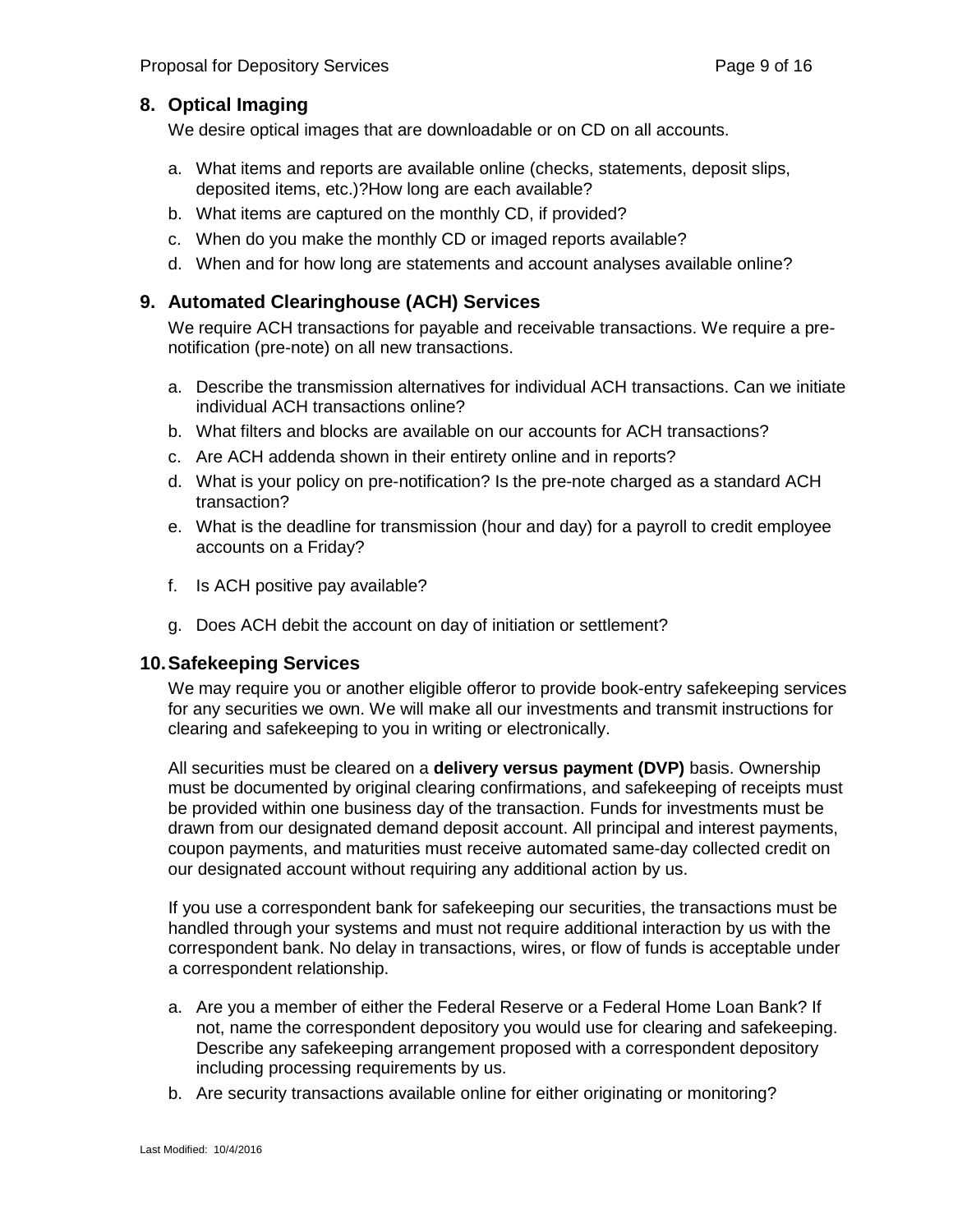c. What is the deadline for settlement instructions on a cash (same-day) settlement? Would we incur any charge for late instructions?

We may choose to purchase time deposits from you, but all time deposits will be competitively bid at the time of purchase.

#### **11.Collateral Requirements**

You must meet all the requirements, including those beyond the Public Funds Collateral Act, as stated below. The proposal must state that you agree to the following terms and conditions:

- All collateral pledged to us must be held by a custodian or permitted institution as specified by the Texas Government Code, Chapter 2257, Public Funds Collateral Act. *[Alternatively, the district may specify any limitations on its preferred custodial arrangement.]*
- We, you, and the safekeeping bank must execute a triparty safekeeping agreement for custody of pledged securities in full compliance with the FIRREA requiring a depository resolution. (Or completion of Circular 7 if a Federal Reserve bank is acting as custodian. Even if a Federal Reserve bank is used, you and we must still execute a depository agreement.)
- All time and demand deposits above FDIC coverage must be collateralized at a minimum of 102 percent of principal plus accrued interest at all times (110 percent on mortgage-backed securities).
- You are contractually liable for continuously monitoring and maintaining collateral at our required margin levels.
- The custodian must provide evidence of pledged collateral by sending original safekeeping receipts or a report directly to us within one business day of receipt.
- We must receive a monthly report of collateral pledged including description, par, market value, and cusip, at a minimum.
- We must grant substitution rights if you obtain our prior approval and if substituting securities are received before previously pledged securities are removed from safekeeping.

Authorized collateral includes only approved securities as specified by the Texas Government Code, Chapter 2257, Public Funds Collateral Act and noted above.

- a. Do you propose any collateral charges? If so, under what conditions are they charged, and how is the charge applied?
- b. What is your deadline for requesting collateral in excess of existing requirements?

#### **12.Account Analysis**

You should provide monthly account analysis reports for each account and on a consolidated account basis.

- a. When is the account analysis available each month?
- b. Is the account analysis available online? Is it imaged on electronic media monthly?
- c. Are paper statements also sent to us? If so, when?
- d. How long will it take you to correct any billing errors on the account analysis?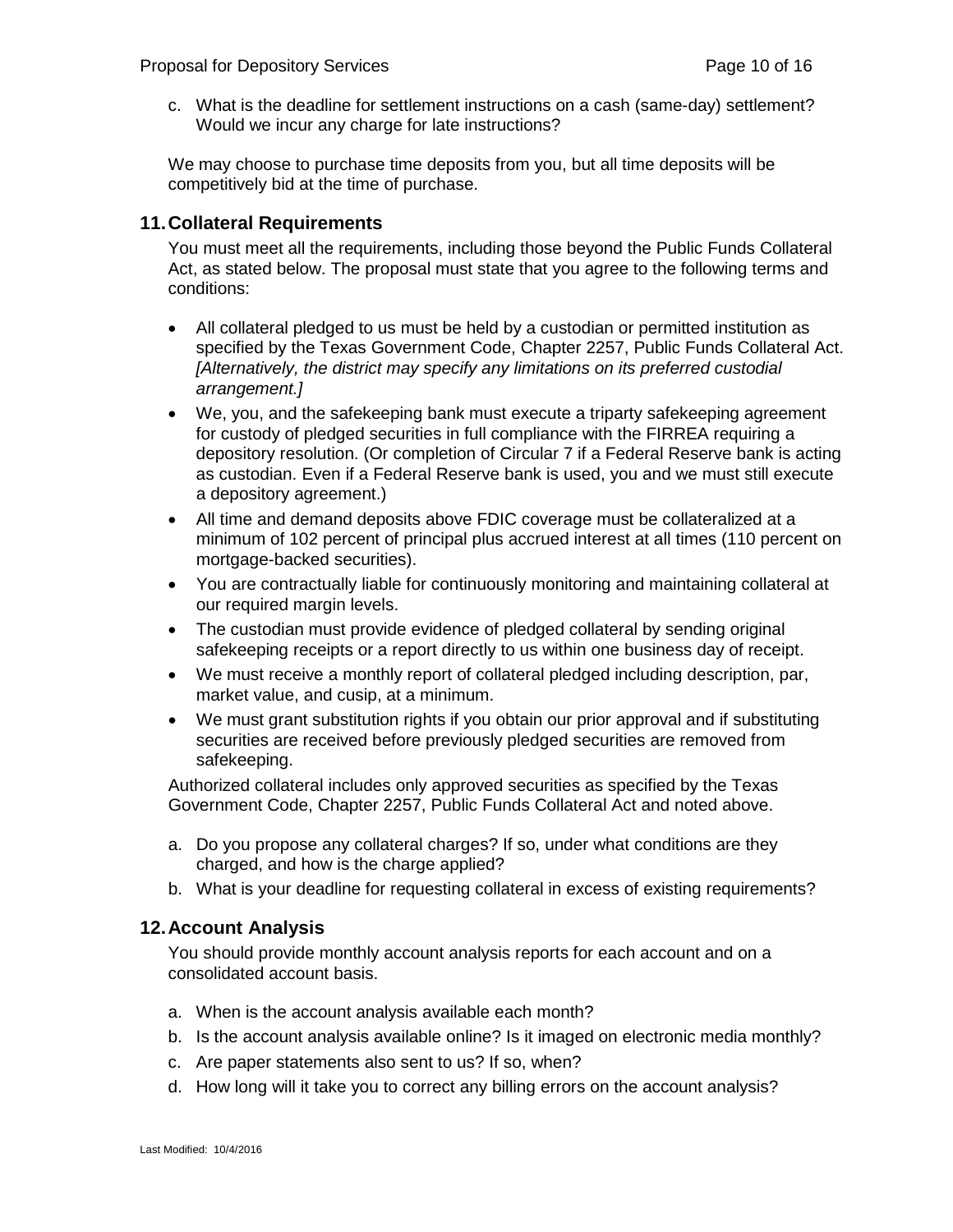#### **13.Monthly Statements**

You must provide monthly account statements on all accounts with complete supporting documentation.

- a. State when monthly statements will be available each month online and on paper.
- b. Is the monthly statement available online? If so, when and for how long? Are the statements imaged and/or put on electronic media monthly?
- c. If imaged, are paper statements also sent to us? If so, when?

#### **14.Overdrafts**

- a. Are all accounts aggregated for overdraft calculation purposes?
- b. State the rate basis for intraday and interday overdrafts.
- c. What is the policy for daylight overdrafts?

#### **15.Stop Payments**

We desire an automated stop payment process.

- a. What are the time period options available for stop payments?
- b. What are the options for extended stop payment periods? How are they extended?
- c. What is the cutoff hour for same-day action on stop payments?
- d. Can we initiate stop payment orders online? If so, do you require any paper follow-up document?
- e. What information on current and expiring stop payments is available online?

#### **16.Customer Service**

- a. Do you offer customer services in languages other than English?
- b. What languages are offered?

#### **17.Service Enhancements**

Based on the information you provide in the proposal and your knowledge of the public sector, please describe any services or technological enhancements, not previously mentioned, that we should consider to manage our treasury operations more effectively.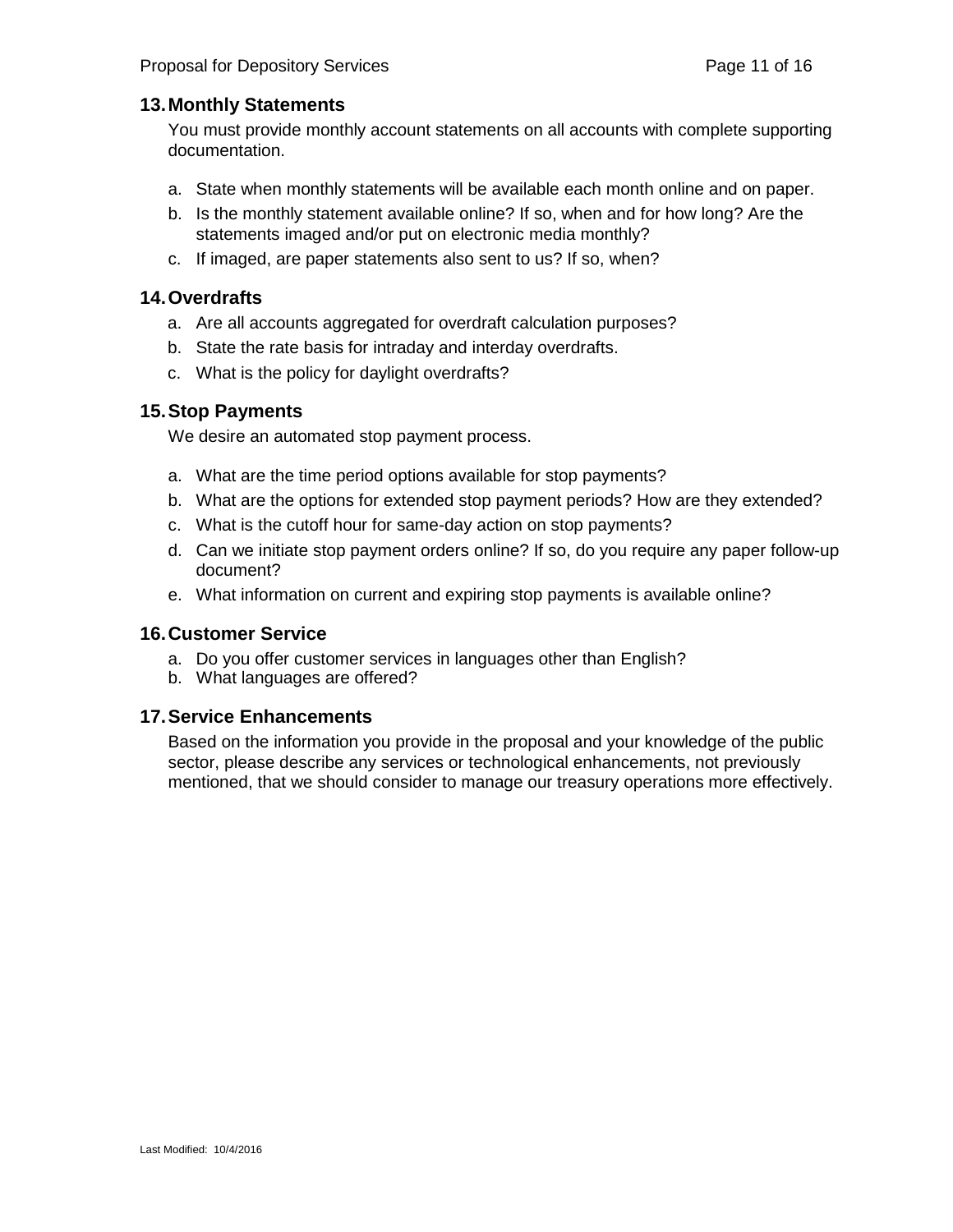# **Optional Services**

## **1. Nonsufficient Funds (NSF) Checks Re-presented as ACH (Re-presented Check [RCK] Entry)**

We may want the option of the second presentment to be made by ACH to targeted dates for maximum collection potential.

- a. Are you currently using ACH for collection of NSF checks? How long have you been providing this service? Provide two comparable references with contact information.
- b. How are the NSF and the later ACH transactions matched and reconciled? Does your system cross-reference the two transactions in any way?
- c. Is the NSF information, image, or occurrence available online? When and how? For how long is it available online?
- d. Can we specify any target pay day(s)?

# **2. Merchant Services.**

We currently accept Visa, MasterCard, American Express, Discover, and debit card<br>payments approximating \$\_\_\_\_\_\_\_\_\_ in collections per month with an average ticke  $\_$  in collections per month with an average ticket size of \$\_\_\_\_\_\_. There are \_\_\_\_\_ (specify number) locations with \_\_\_\_\_ (specify number) terminals. *[Alternatively:* We are interested in possibly accepting credit card payments for various activities.*]* The service should include daily capture, transmission, and authorization of payments at point of sale and on the web. The service must include reporting by location.

*[The district inserts this statement if it is true:* We can and do comply with Payment Card Industry Data Security Standards.*]*

- a. Do you currently offer merchant card processing services? How long has this service been available? What interface format(s) does your system supply?
- b. How many institutions and end customers do you have?
- c. Describe the fee components of a merchant card processing relationship. Provide a list of all the fees to us. State the association fees, the discount rates, and your fee per transaction.
- d. Do you have software that allows online payments to us through your portal?
- e. Describe the reporting functions and data availability.
- f. Describe billing options.
- g. Describe the authorization method or process used. How are incorrect authorizations reversed?
- h. Describe your debit card processing capabilities. Do you distinguish between debit and credit cards on your bank identification number (BIN)? Can you program a debit card to the lowest cost network?
- i. Describe your transmission process. Describe the monitoring and notification process if transmissions fail.
- j. Is data imaging available online? What is available online? When? For how long?
- k. Describe the dispute resolution process.
- l. Describe your security measures for Internet transactions and unauthorized use.

# **3. Payroll Cards or Debit Cards**

We are exploring the use of stored-value cards (payroll cards or debit cards) as a payroll option for employees at a minimum. Cardholders should be able to use the cards as debit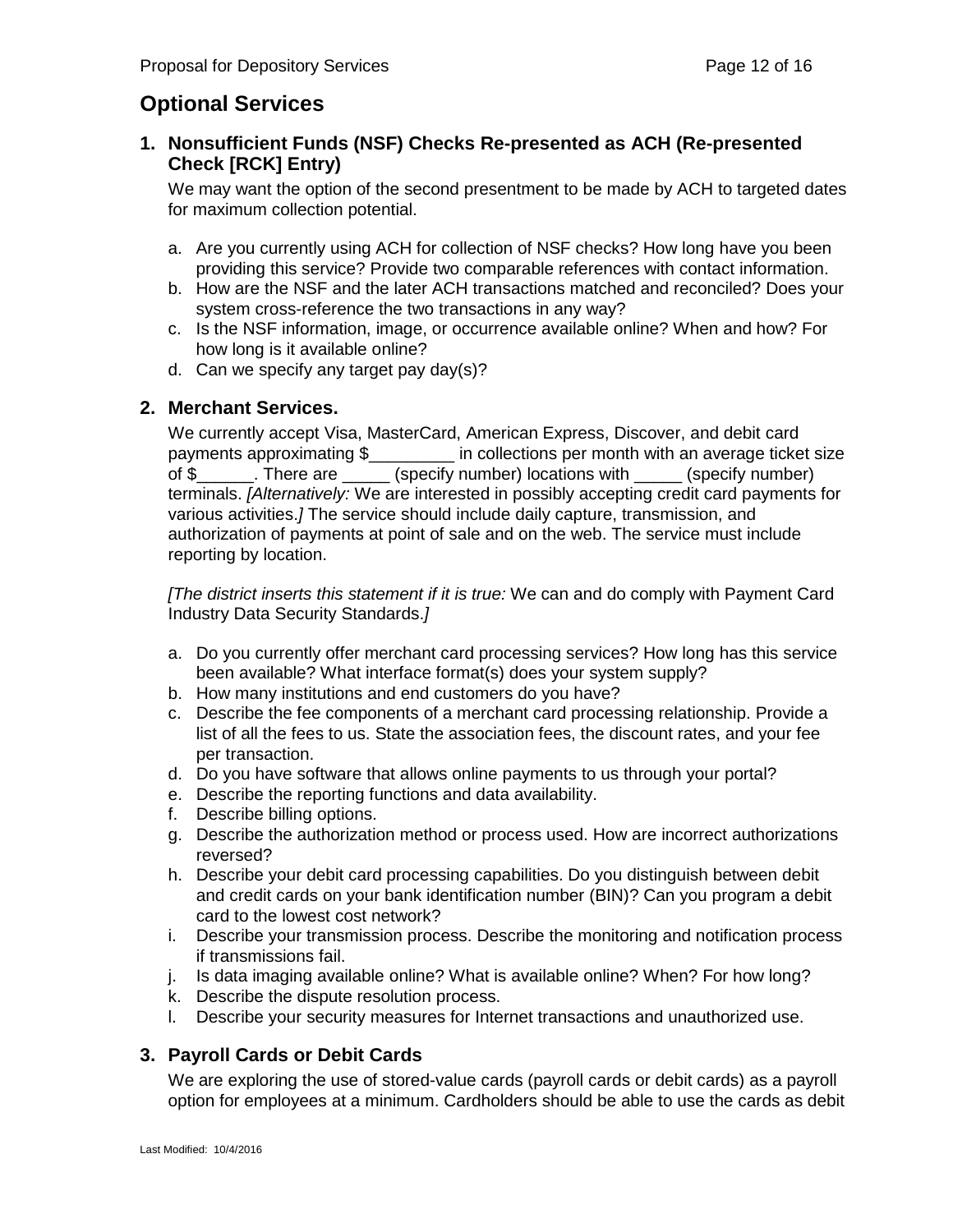cards for purchases at point of sale as well as for cash withdrawals at financial institutions and automated teller machines.

The purchasing ability of the cards must be limited to the stored value of the card. We may choose not to pay for access fees for the employees issued the stored-value cards.

We will be responsible for any marketing of the program and have total discretion on the distribution of the cards. We will enroll the employees. You must provide cardholders with all processing and transaction information and reports. We expect the following services from you, at a minimum:

- embossing, encoding, and distributing standard cards as directed by us
- providing paper and electronic statements to cardholders
- administering accounts, including maintenance of accounts, application of funds, authorization of transactions, and related tracking
- customer service functions
	- a. Do you currently provide this service? If so, how long has it been available?
	- b. How many institutions and end customers use the service? Provide three comparable references for the service.
	- c. Which program (authorization marks) does your program use? (Visa, MasterCard, etc.)
	- d. Describe the enrollment process. Is enrollment batched and web-based?
	- e. Describe the manner by which funds will be made available to the cardholders.
	- f. What are the inactivity levels for the program? Do these generate additional fees? Describe any other potential fees.
	- g. Are all funding transmissions by standard ACH? Describe the data transmission requirements and deadlines.

#### **4. Purchasing Cards**

We may consider a purchasing card program during the contract period. Cards would be assigned to our employees for defined use.

- a. What card platforms do you support (MasterCard, Visa)? Do you use a third-party processor?
- b. What, if any, information is available online? When? Describe data download and integration capabilities. Describe reporting capabilities.
- c. What client support is available? How is it provided?
- d. Describe the diverse parameters and restrictions available for the card control. How many access levels are available?
- e. Discuss settlement and corporate liability terms. Include information on your support for the program and your experience, settlement terms on payment, security procedures, and license requirements. How will we receive billing?
- f. Describe how cards are issued, deleted, or replaced. How do you handle lost or stolen cards?
- g. Provide three comparable references for the service.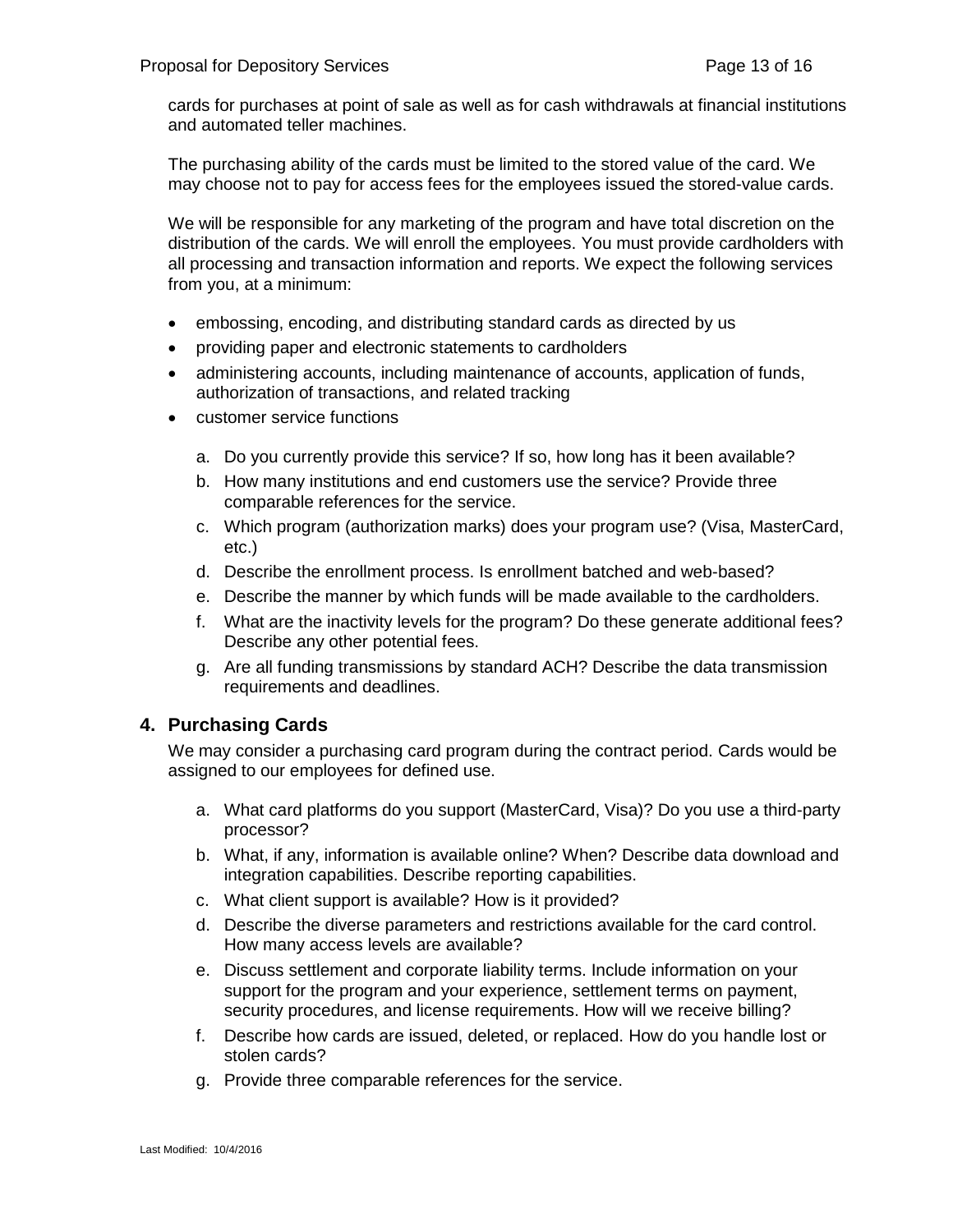# 5. Check Printing

- a. Do you offer check printing services? Describe?
- b. What is the deadline for same-day and next day printing?
- c. Where are checks printed and sent from?

# 6. Smart Safes

- a. Do you offer smart safes? Describe.
- b. From our deposit history is this cost effective?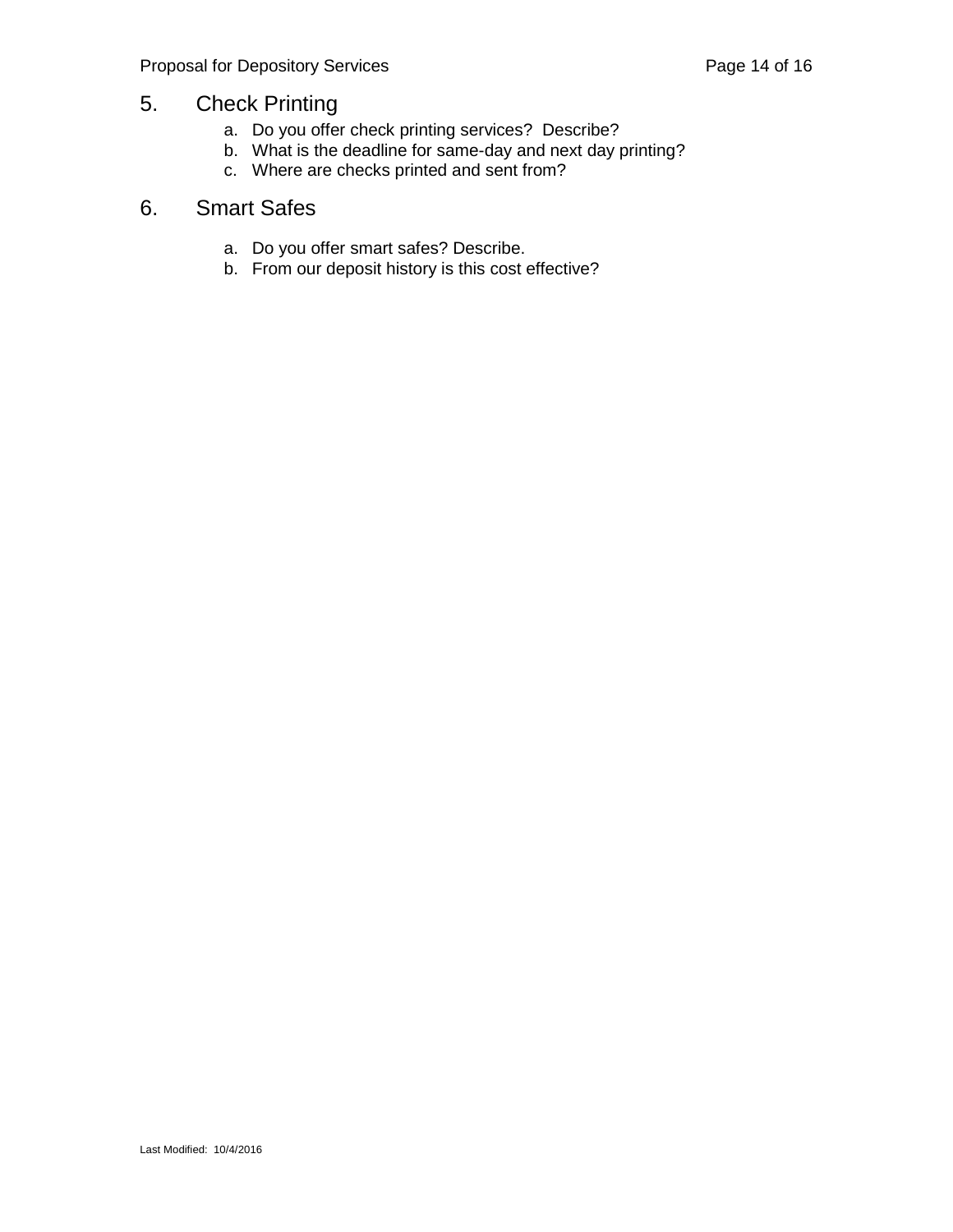# **Schedules and Attachments**

We provide the following:

- copy of our audited financial statements *[or link to website]*
- Attachment A, Volumes for Pricing Transactions (filled in with volumes)
- Attachment B, District's Current Account Structure
- Attachment C, District Investment Policy *[or link to website]*

You must include the following information with the proposal:

- copy of your audited financial statements *[or link to website]*
- corporate audited financial statements and the individual depository's call report (for members of your holding companies) *[or link to website]*
- Uniform Bank Performance Report reference
- Attachment A, Volumes for Pricing Transactions (filled in with rates)
- Sample Account Analysis Statement
- Attachment D, Sample Collateral Agreement
- any service agreements (including those not directly referenced in this proposal) that must be executed under the contract (if applicable)
- screen shots of major pages within your automated cash management system, or online web demo access (if available)
- sample daily balancing report for remote deposit (if applicable)
- sample account reconciliation reports (if applicable)